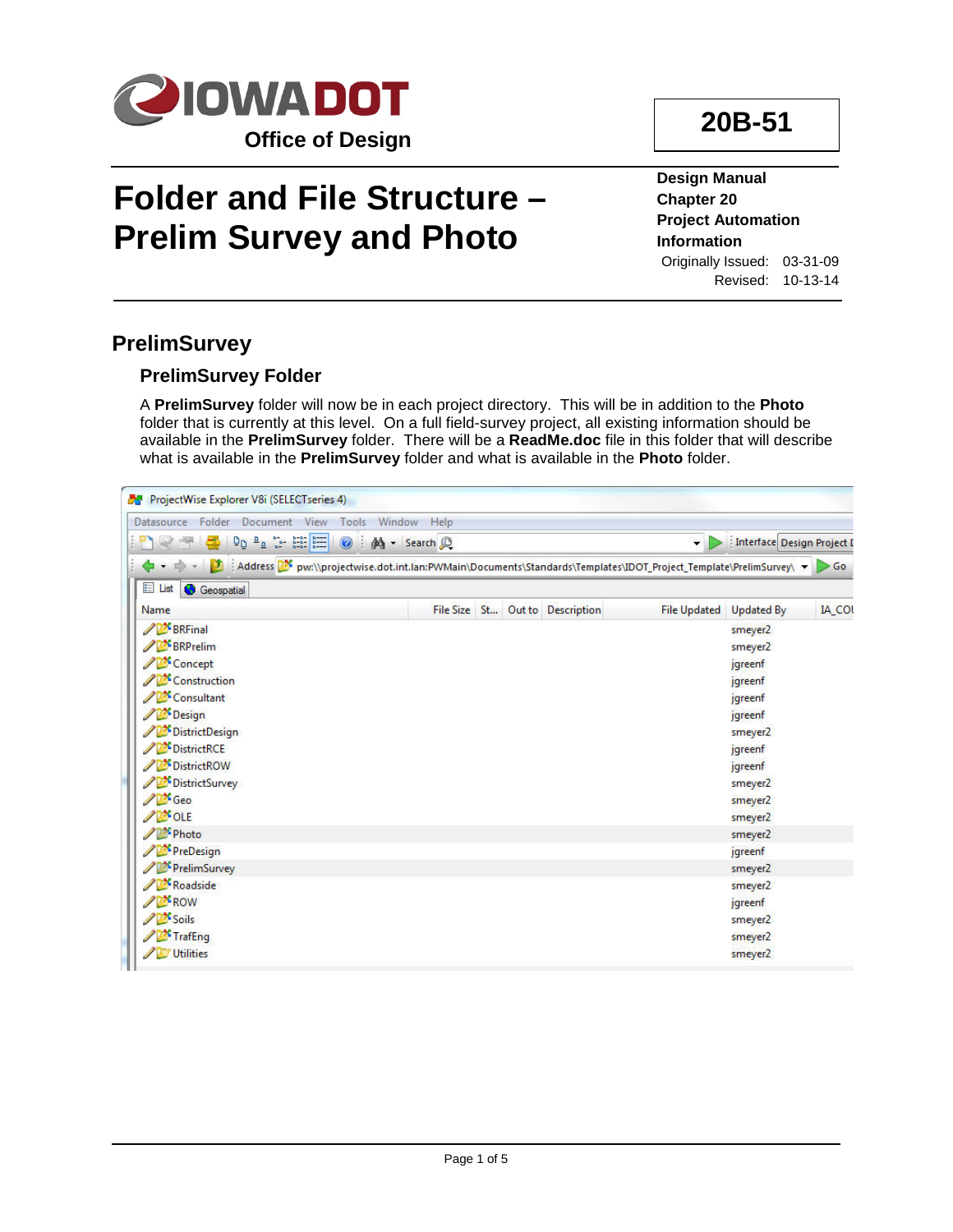In the **PrelimSurvey** folder you will see the following structure:

| Name              |                 |                  | File Size St Out to Description |
|-------------------|-----------------|------------------|---------------------------------|
| $\bigcup$ 0614    |                 |                  |                                 |
| 106141            |                 |                  |                                 |
| 206142            |                 |                  |                                 |
| 10100065.tin      | 1,371 KB C      |                  | 1010065                         |
| 10100065.sur      | 1 <sub>KB</sub> | $C_{\text{max}}$ | 1010065                         |
| $\log$ job614.gpk | 1,282 KB C      |                  | job <sub>614</sub>              |

The **PrelimSurvey** folder (shown above) will contain one or more numbered folders. The numbered folders contain the specialized Preliminary Survey information files that were used to create the files to be used by Design. The numbered folders do not contain information to be used for design purposes, but rather an incremental history of all project surveys. All of the files to be used for design purposes are located directly under the **PrelimSurvey** folder. The numbered survey folders contain historical information only. An example of the progression of the numbered folders is as follows:

In the folder list shown above,  $\Box$  0614 contains the original survey. As additional surveys were completed, a sequential number was added to each new folder. Therefore,  $\Box$  06141 contains the first additional survey,  $\Box$  06142 contains the second additional survey, and so on. The numbered folders below the original survey  $\Box$  0614 folder contain files related only to that specific additional survey. All files under the numbered folders contain only partial information pertaining to that specific additional survey. The only files with complete information for design are the ones located directly under the **PrelimSurvey** folder.

#### **PrelimSurvey ".sur" File**

|        |                 | $\mathbb{E}$ Active File $\mathbb{P} \setminus \mathbb{P}^1$ | $\Box$                                                 |   |
|--------|-----------------|--------------------------------------------------------------|--------------------------------------------------------|---|
|        | Type 2D/3D Name |                                                              | Description                                            | 溱 |
| Θ      | <b>D</b>        | <b>Field Contours</b>                                        | Contour Information From Field Survey                  |   |
| σ      |                 | Field Drainage Areas                                         | <b>Field Survey Drainage Areas</b>                     |   |
| Θ      | 0               | Field DTM                                                    | Existing Ground Information From Field Survey          |   |
| Θ      |                 | Field G Sheet                                                | Reference Point Information Sheet 2                    |   |
| $\Box$ | L.              | <b>Field Project Control</b>                                 | <b>Project Control Information From Field Survey</b>   |   |
| Θ      | Œ               | <b>Field Project Overview</b>                                | Project Overview Of Field Survey Information - DEFAULT |   |
| $\Box$ | œ               | Field TOPO 0020                                              | 20 Scale                                               |   |
| σ      | Œ               | Field TOPO 0050                                              | 50 Scale                                               |   |
| σ      | п               | Field TOPO 0100                                              | Existing Topography Information From Field Survey      |   |
| σ      |                 | Field TXT 0100                                               | Existing Text Information From Field Survey            |   |

The *project#.***sur** file, in the **PrelimSurvey** folder, should contain the following models:

The *project#.***sur** file contains only one survey text model, **Field\_TXT\_0100**, at 100 scale. Reference the **Field\_TXT\_0100** model to all necessary design models, where the appropriate information is to be copied, rotated and scaled to the design model.

**Note:** D&C Manager has a tool specifically for the **Copy, Rotate, and Scale** operation.

The **ProjectImages** folder, under each numbered survey folder as shown below, contains digital photographs of survey items, such as culvert inlets and outlets. These images will soon be linked to a MicroStation Survey Images file, which can then be referenced to the design file.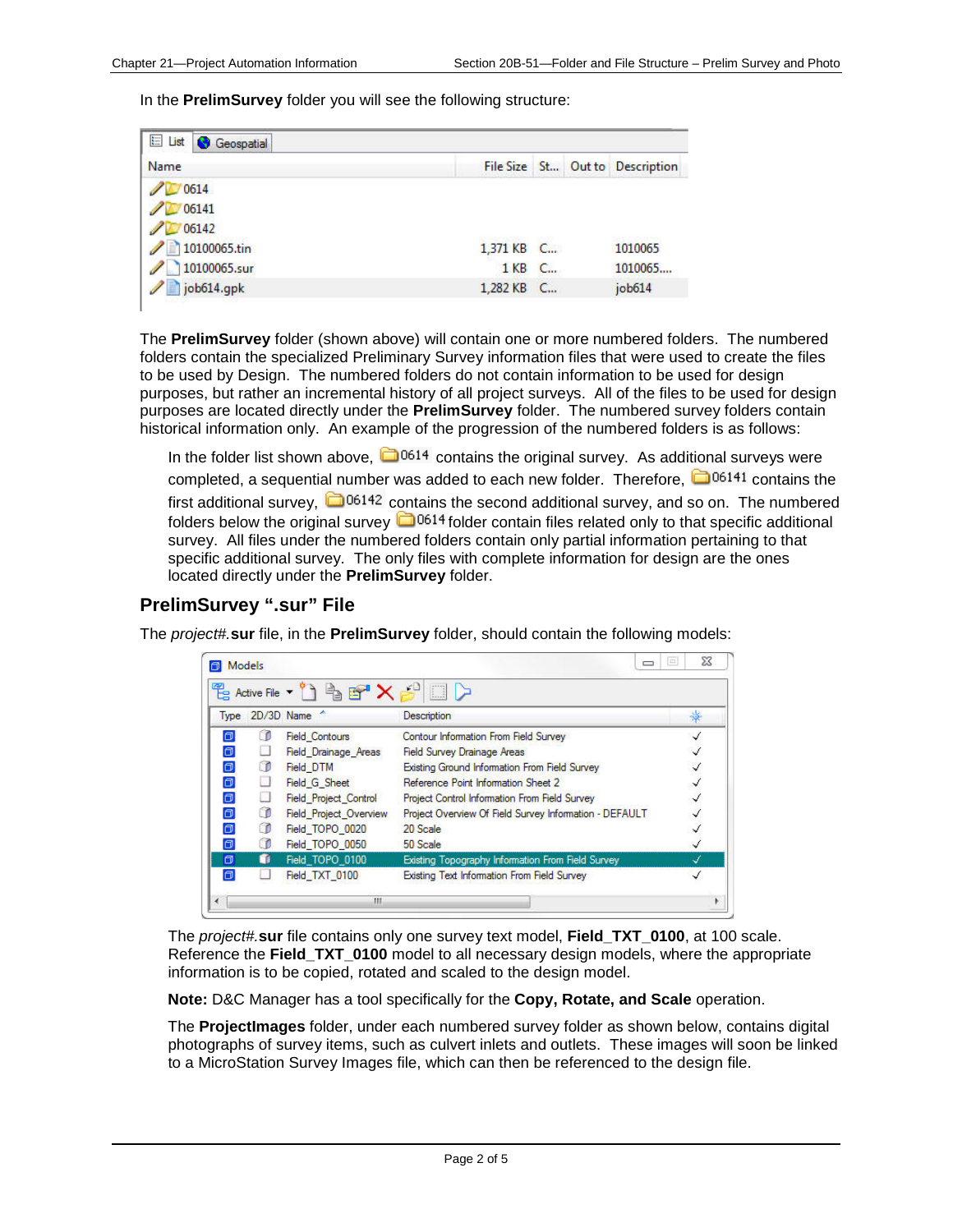

### **Photogrammetry**

#### **Photo folder**

The only files containing information to be used for design purposes, such as the ".pho", ".ras", and ".tin" files, will be located directly under the **Photo** folder. The **Photo** folder will also contain a **ReadMe.doc** file that will describe what is available in the **Photo** folder and what is available in the **PrelimSurvey** folder.

The **Photo** folder contains several specialized Photogrammetry development folders (shown above) containing information that was used to create the files to be used by Design. These specialized folders contain mostly historical Photogrammetry information only, which is not to be used by Design. Below is a description of the contents of the folders shown above.

**Information pertaining to photo control is stored in the AT folder.** 

**COMP** All Photogrammetry working files are located in the **Comp** folder. These files are working files only and should NOT be used by designers.

- **The Docs** folder should contain all documents and e-mails that the Photogrammetry group received on this project.
- **Office generated image files, along with the world files, will be found in the Ortho** folder. These should be attached as raster references in the *project#*.ras file.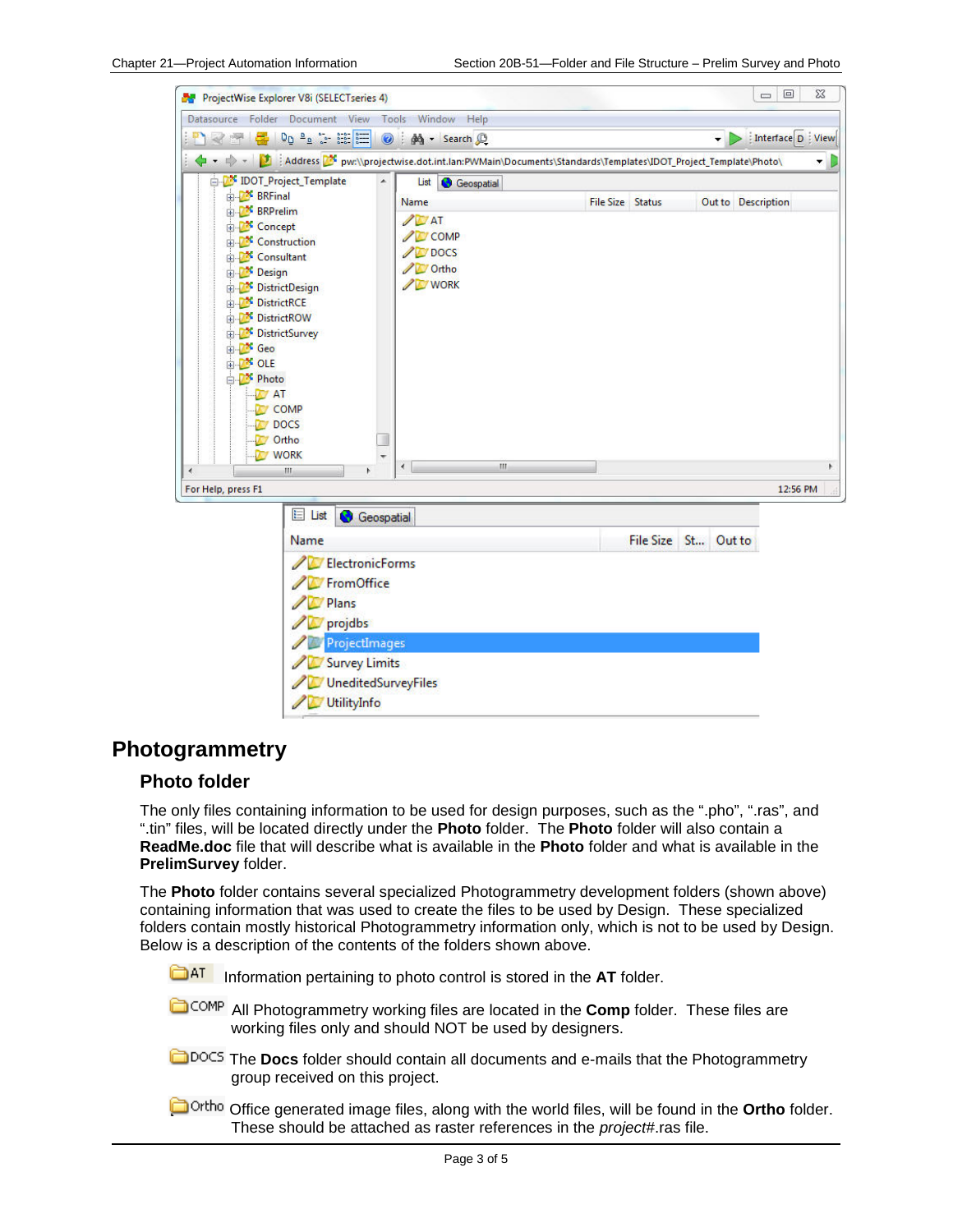All files in the **Work** folder will be of a testing nature and should NOT be used in the design of a project.

#### **Photogrammetry ".pho" File**

If the project has photogrammetric mapping, then a *project#.***pho** file is created. The **ReadMe.doc** file should provide this information.

|   |    | $\mathbb{E}$ Active File $\mathbf{v} \cap \mathbb{R}$ of $\mathbf{X}$ of $\Box$ $\Box$ |                                  |   |
|---|----|----------------------------------------------------------------------------------------|----------------------------------|---|
|   |    | Type 2D/3D Name                                                                        | <b>Description</b>               | 岑 |
| σ | m  | ALL DTM                                                                                | <b>DTM Model</b>                 |   |
| σ |    | <b>CONTOURS</b>                                                                        | <b>Contour Model</b>             | ✓ |
| Θ | n  | PLOTTER DTM                                                                            | <b>Plotter Model</b>             |   |
| Θ | n  | Project Overview                                                                       | <b>Project Overview</b>          |   |
| σ | n  | <b>SURVEY DTM</b>                                                                      | <b>Survey Model</b>              |   |
| σ | n  | <b>TOPO 0020</b>                                                                       | 20 Scale                         |   |
| Θ | n  | TOPO 0050                                                                              | 50 Scale                         |   |
| σ | ۲ß | TOPO 0100                                                                              | Existing Topography Information  |   |
| σ |    | <b>TXT 0100</b>                                                                        | <b>Existing Text Information</b> |   |

If the *project#.***pho** file exists, it will normally contain the models shown below.

The *project#.***pho** file contains only one photo text model, **TXT\_0100**, at 100 scale. Reference the **TXT\_0100** model to all necessary design models, where the appropriate information is to be copied, rotated and scaled to the design model.

**Note:** D&C Manager has a tool specifically for the **Copy, Rotate, and Scale** operation.

The "TOPO" and "TXT" models from both the *project#.***pho** and *project#.***sur** files should be referenced to visualize the complete project.

The **Photo** directory **".TIN"** file contains the Field Survey and the Photo DTM information.

#### **Photogrammetry ".ras" File**

The *project#.***ras** file will include models containing aerial image raster references. Each model will contain all the imagery from one source, date, and quality. The ".ras" file will normally include a model with references of the highest quality aerial images available, and also a model with the most current aerial images available. Imagery from each different source, date, and quality will be attached to a separate model and the models will be named according to the year and the source of the images. The model description will provide the image resolution information, similar to that shown below. The Project Overview model will not be used in the ".ras" file, and will be empty.

|        |     | Type 2D/3D Name ^           | Description         |                   |
|--------|-----|-----------------------------|---------------------|-------------------|
| σ      | Γß  | 5-11-13 lowa DOT Ortho      | .25 ft GSD          | √                 |
| $\Box$ | m   | 2007 Black HAwk Co          | $0.5f$ t GSD        | $\checkmark$<br>Ξ |
| Θ      | n   | <b>2011 NAIP</b>            | 3.28 ft GSD         | √                 |
| 同      | ſ B | <b>Photo Control Points</b> |                     |                   |
| 同      | п   | Project Overview            | <b>Master Model</b> |                   |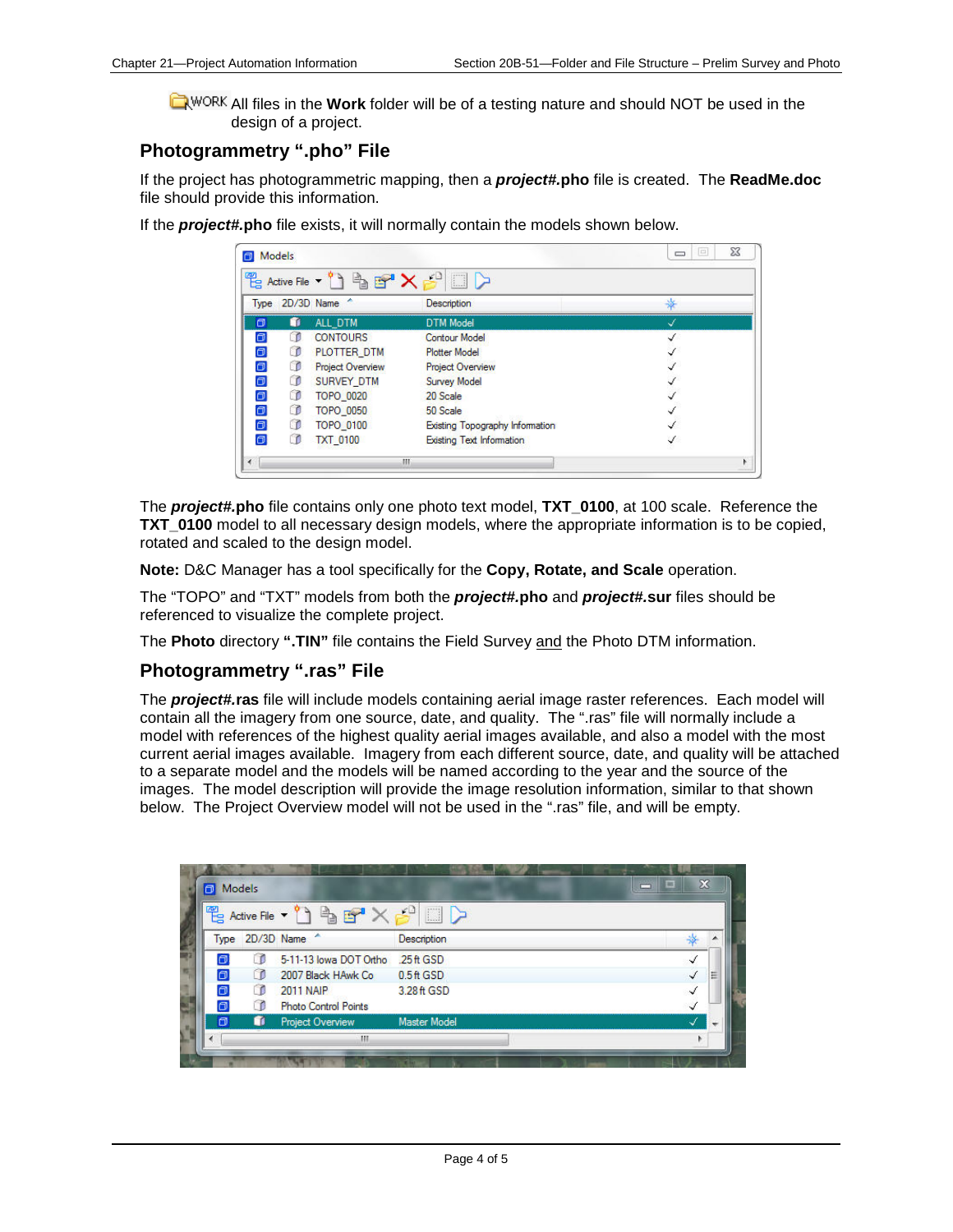All images from one source and date will be geo-referenced to a single model. The end result may be one large "tif" file, like the one shown below, or may be several single raster referenced files. Either way, with all images referenced into one ".ras" file model, it becomes possible to attach the entire grouping of images to a design file as one single reference attachment. The image grouping can then be manipulated as a single reference attachment, rather than the much slower individual Raster attachments.



If the ".ras" file is not in the **Photo** folder, a request should be made to Photogrammetry.

#### **Additional Photogrammetric Survey Information**

Additional sub-folders must be added to the **Photo** folder to hold the information obtained from additional photo survey requests. The original files will be placed in an **Original** folder (blue arrow) and will be kept for historical purposes. A **dated** folder (red arrow) will be added for the new information from each additional Photo survey and will have a name similar to "\_Additional\_Borrow\_05\_10\_13", which includes the date and description of the additional photogrammetric survey. The files in the new folder(s) are also kept separate for historical reasons.



Just as before, the files directly under the

Photo folder (green box) are the only "Photo" files that should be used for roadway design purposes. These files contain a composite of the "**Original"** files and all "**dated additional survey"** files.